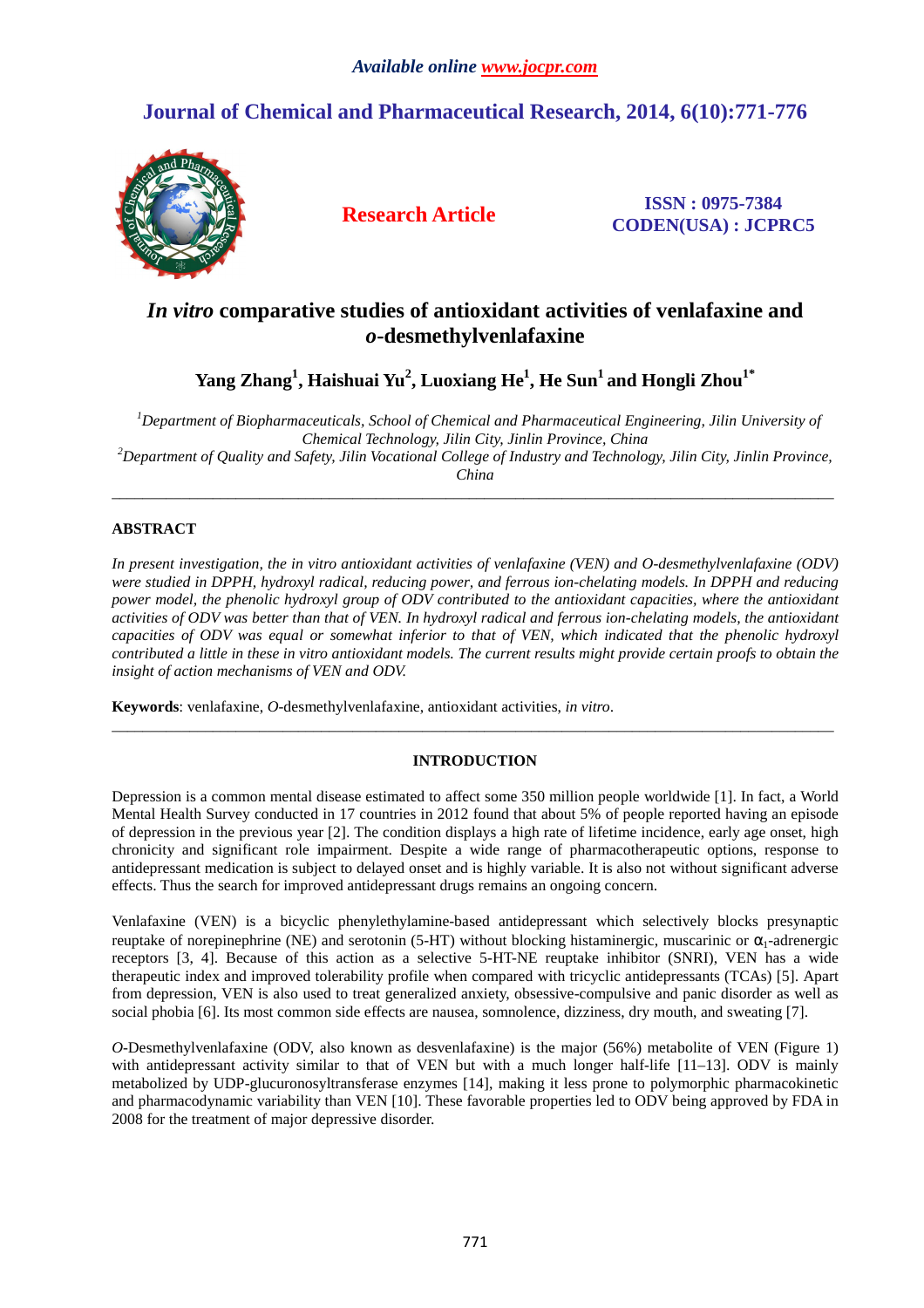

**Figure 1. The conversion of venlafaxine to its principal metabolite** *O***-desmethylvenlafaxine by CYP2D6** 

Depression is associated with an increase in oxidative stress and a decrease in antioxidant status, which damage neurons and play an important role in the pathophysiology of depression [15]. People who suffer from major depressive disorder display lower serum/plasmatic total antioxidant potentials [16] and reduced brain GSH levels [17] as compared with normal controls. Some phenolic substances, such as vanillin [18], thymol [19], and flavonoids [20], have free radical scavenging activities. In *vivo*, VEN is converted by CYP 2D6 enzyme through demethylation reaction to generate ODV, which is also a phenolic compound. Based on the above metabolic profile, we infer that ODV may have the antioxidant activity, which is beneficial for the treatment of depression. In previous work, the ester prodrugs of ODV were designed and synthesis, and evaluated their pharmacokinetic properties both in rats and in beagle dogs [21].

In present investigation, we focused on the contributions of phenolic hydroxyl group of ODV to the antioxidant activities. Hence, the in *vitro* antioxidant activity of ODV will be tested in four different methods, and compared with those of VEN to obtain the further insight of antidepressant effects.

## **EXPERIMENTAL SECTION**

#### **1. General**

ODV (*O*-desmethylvenlafaxine) and VEN (venlafaxine)was purchased from Dingjin Chemical Co., Ltd (Zibo City, China). DPPH (2, 2-diphenyl-1-picrylhydrazyl), tris (tris(hydroxymethyl) aminomethane), ferrozine, and 1,10-phenanthroline monohydrate were purchased from Sigma-Aldrich Chemical Reagent Co., Ltd (Shanghai, China). Ferric chloride, ferrous sulfate, and vitamin C were obtained from Energy Chemical Reagent Co., Ltd (Shanghai, China). Other commercial reagents and solvents were analytical grade and used without further purification. Ultraviolet-visible spectrophotometer 752N was provided by Shanghai Jinjke Industrial Co., Ltd (Shanghai, China).

## **2. 2-Diphenyl-1-picrylhydrazyl (DPPH) Assay**

DPPH radical scavenging activity was determined by the method reported according to Wang et al [22]. The absorbance (A) of various concentrations of ODV and VEN (0.2、0.4、0.6、0.8、1.0 mg/mL) were determined at the wavelength of 517 nm respectively, and vitamin C (0.002, 0.004, 0.006, 0.008, 0.01 mg/mL) were used as positive control. 2 mL of distilled water was added to 0.1 mmol/L DPPH solution to test the absorbance (Ao), 2 mL of sample solution was added to absolute ethanol to test the absorbance (Aj), and 2 mL of sample solution was added to 0.1 mmol/L DPPH solution to test the absorbance (Ai). The clearance ratio (%) was calculated as the following formula:  $[1-(Ai - Aj)/Ao] \times 100\%$ .

# **3. Hydroxyl Radical-Scavenging Assay**

Hydroxyl Radical-Scavenging activity was determined by Fenton method [23]. 1 mL of 1,10-phenanthroline monohydrate (0.75 mmol/L), 2 mL of PBS buffer (pH 7.4), and 1 mL of ferrous sulfate solution (0.75 mmol/L) were added to test tube and mixed, then 1 mL of hydrogen peroxide solution (0.12%) was added. After incubation at 37℃ for 60 min, the absorbance (Ap) was determined at the wavelength of 536 nm. Hydrogen peroxide solution was replaced with distilled water to determine the absorbance (Ab). Distilled water was replaced with various concentrations of ODV and VEN (0.2、0.4、0.6、0.8、1.0 mg/mL) to determine the absorbance (As) respectively, and vitamin C (0.2、0.4、0.6、0.8、1.0 mg/mL) were used as positive control. The clearance ratio (%) was calculated as follows:  $[(As - Ap)/(Ab - Ap)] \times 100\%$ .

### **4. Reducing Power Assay**

Reducing power was determined by the method according to Moein et al [24]. 1 mL of various concentration of ODV and VEN  $(0.2, 0.4, 0.6, 0.8, 1.0 \text{ mg/mL})$ , 2.5 mL of PBS buffer (pH 6.6), and 2.5 mL of potassium ferricyanide solution (1%) were added to a test tube, mixed and incubated at 50°C for 20 min. 2.5 mL of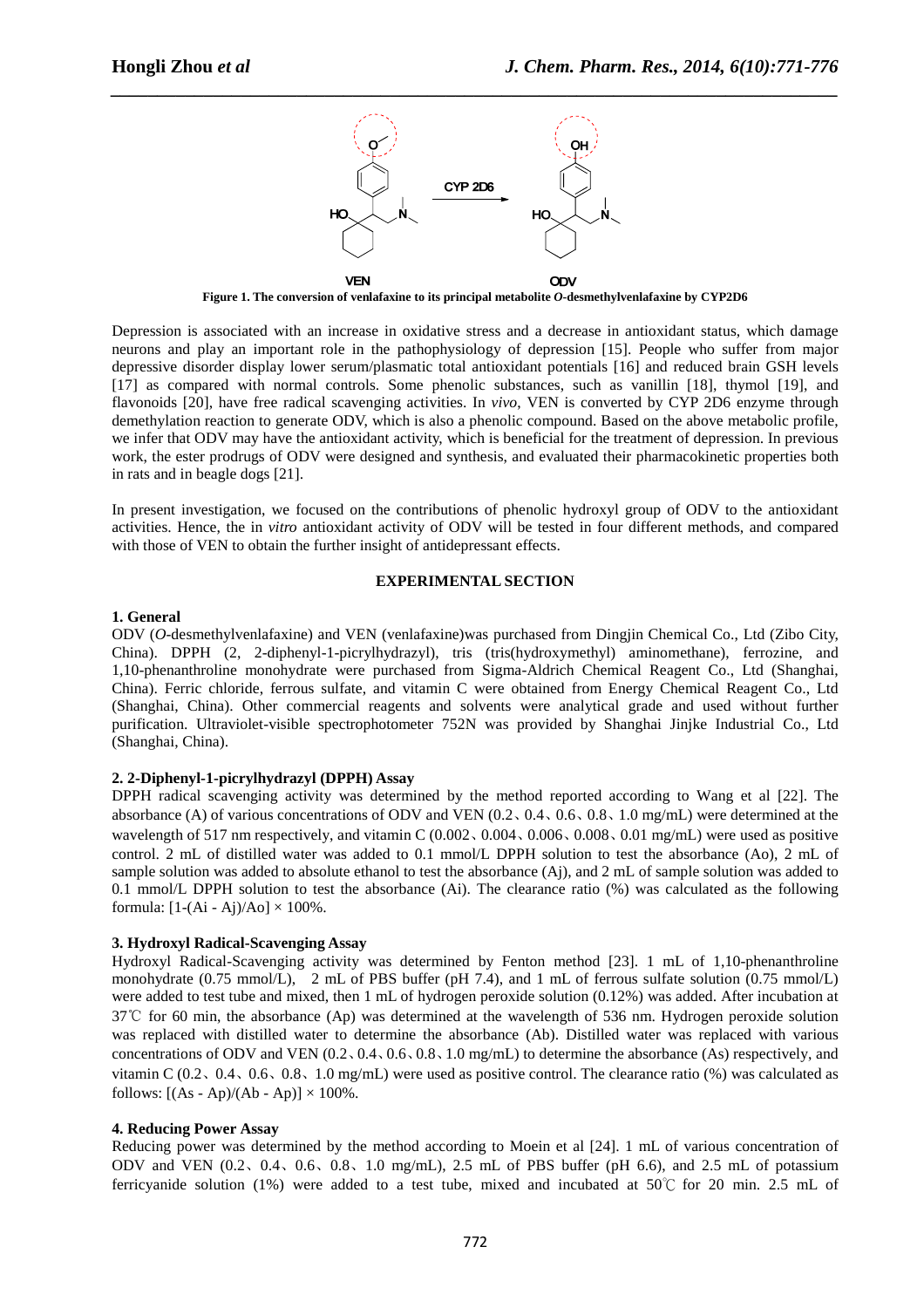trichloroacetic acid solution (10%) was added to quench the reaction, and centrifugated at 5000 rpm /min for 10 min, then 2.5 mL of supernatant, 2.5 mL of distilled water, and 0.5 mL of ferric chloride solution were added and mixed. After 10 min, the absorbance was measured at the wavelength of 700 nm. vitamin C (0.2、0.4、0.6、0.8、1.0 mg/mL) were used as positive control.

*\_\_\_\_\_\_\_\_\_\_\_\_\_\_\_\_\_\_\_\_\_\_\_\_\_\_\_\_\_\_\_\_\_\_\_\_\_\_\_\_\_\_\_\_\_\_\_\_\_\_\_\_\_\_\_\_\_\_\_\_\_\_\_\_\_\_\_\_\_\_\_\_\_\_\_\_\_\_*

#### **5. Ferrous Ion-Chelating Assay**

Ferrous ion-chelating capacity was determined using the method reported by Erdogan-Orhan et al [25]. The absorbance (A) of various concentrations of ODV and VEN (0.25、0.5、1.0、2.0、4.0 mg/mL) were determined at the wavelength of 562 nm respectively, and EDTA (0.25, 0.5, 1.0, 2.0, 4.0 mg/mL) were used as positive control. 1 mL of distilled water was added to the mixture of ferrous sulfate (0.1mmol/L) and ferrozine (0.25mmol/L) solutions to test absorbance (Ao), distilled water was replaced with1 mL of sample or 1 mL of EDTA to test the absorbance of sample (Ai) or the absorbance of positive control (Aj). The clearance ratio (%) was calculated as the following formula:  $[Ao-(Ai - Aj)/Ao] \times 100\%$ .

#### **RESULTS AND DISCUSSION**

#### **1. 2-Diphenyl-1-picrylhydrazyl (DPPH) Assay**

As shown in Figure 2, DPPH radical scavenging activities of ODV and VEN were all increased with the elevation of sample concentration, their clearance ratio (CR) reached the peak values at a concentration of 1.0 mg/mL (17.01 *vs.* 11.65 %). The results indicated that DPPH radical scavenging activity of ODV was superior to that of VEN, but inferior to that of vitamin C (0.01 mg/mL, 92.43%). The  $IC_{50}$  values also confirmed the above fact (ODV:1.34 mg/mL, VEN: 1.46 mg/mL, 0.013 mg/mL).



**Figure 2. DPPH radical scavenging activities of ODV and VEN** 

#### **2. Hydroxyl Radical Scavenging Assay**

As shown in Figure 3, hydroxyl radical scavenging activities of ODV and VEN were all increased with the elevation of sample concentration, CR values reached the peak values at a concentration of 1.0 mg/mL (9.92 *vs.* 15.86 %), and the peak CR value of vitamin C was 45.28 %. The corresponding  $IC_{50}$  were 1.47 mg/mL, 1.46 mg/mL, and 1.10 mg/mL. These results showed that the hydroxyl radical scavenging capacities of ODV was somewhat inferior to those of VEN and vitamin C.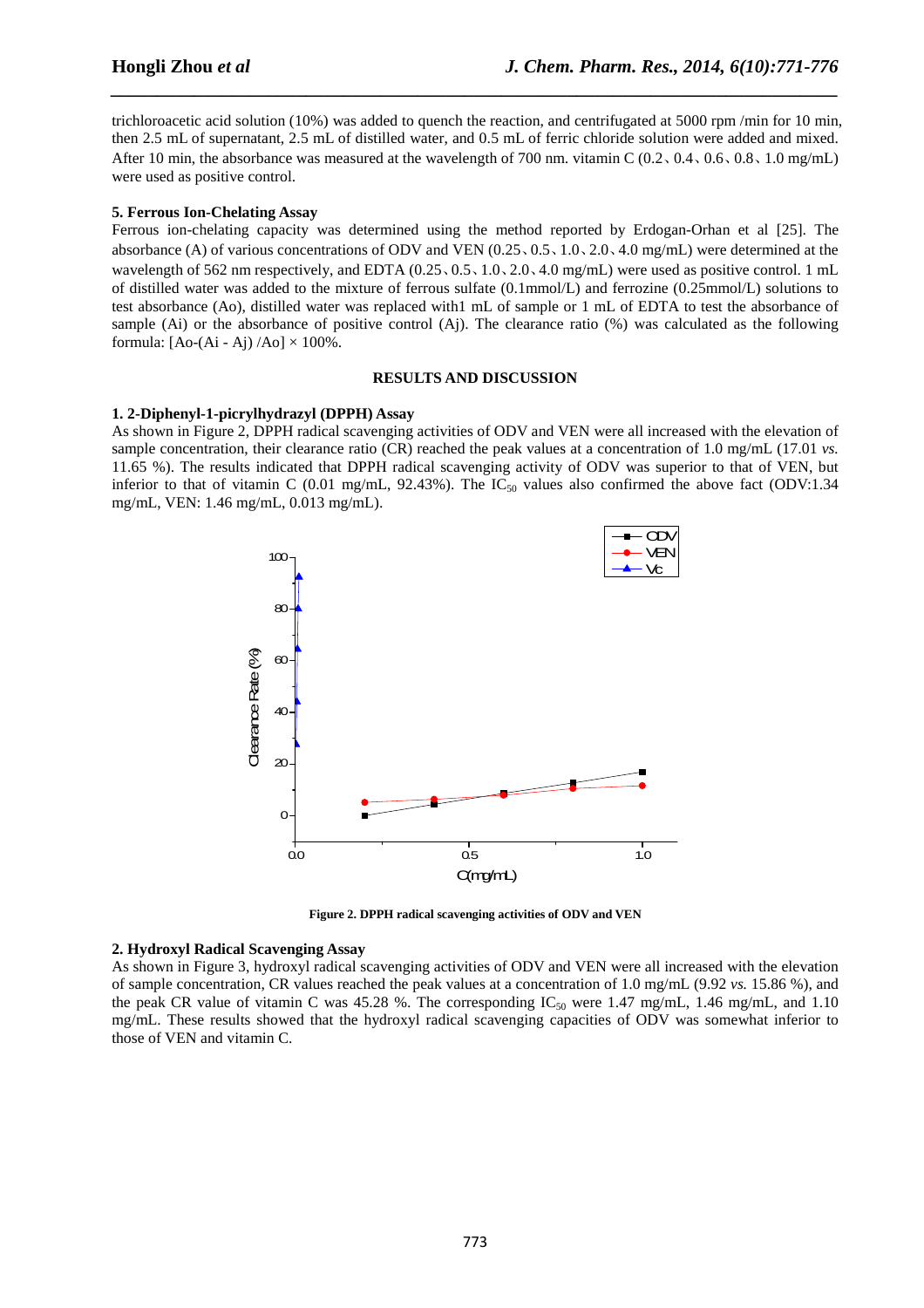

*\_\_\_\_\_\_\_\_\_\_\_\_\_\_\_\_\_\_\_\_\_\_\_\_\_\_\_\_\_\_\_\_\_\_\_\_\_\_\_\_\_\_\_\_\_\_\_\_\_\_\_\_\_\_\_\_\_\_\_\_\_\_\_\_\_\_\_\_\_\_\_\_\_\_\_\_\_\_*

**Figure 3. Hydroxyl radical scavenging activities of ODV and VEN** 

#### **3. Reducing Power Assay**

As shown in Figure 4, reducing powers of ODV and VEN were all increased with the elevation of sample concentration, the absorbance (A) reached the peak values at a concentration of 1.0 mg/mL (0.84 *vs.* 0.21), and the peak A value of vitamin C was 1.14 at a concentration of 0.2 mg/mL. The results indicated that both ODV and VEN were electron donors, which combined with radicals to terminate the reaction. Owing to the existence of phenolic hydroxyl group, the reducing power of ODV was stronger than that of VEN, but inferior to that of vitamin C.



**Figure 4. Reducing powers of ODV and VEN** 

#### **4. Ferrous Ion-Chelating Assay**

As shown in Figure 4, at a concentration of 4 mg/mL, the CR values of ODV, VEN, and vitamin C were 3.80 %, 5.41 %, and 104.01% respectively, the corresponding  $IC_{50}$  were 13.34 mg/mL, 13.29 mg/mL, and 9.49 mg/mL. The results indicated that ferrous ion-chelating capacities ofODV was a little inferior to that of VEN, both of them were greatly inferior to that of EDTA. From the slope of C *vs.* CR, we can observe that CR values were not well consistent with the concentration increased.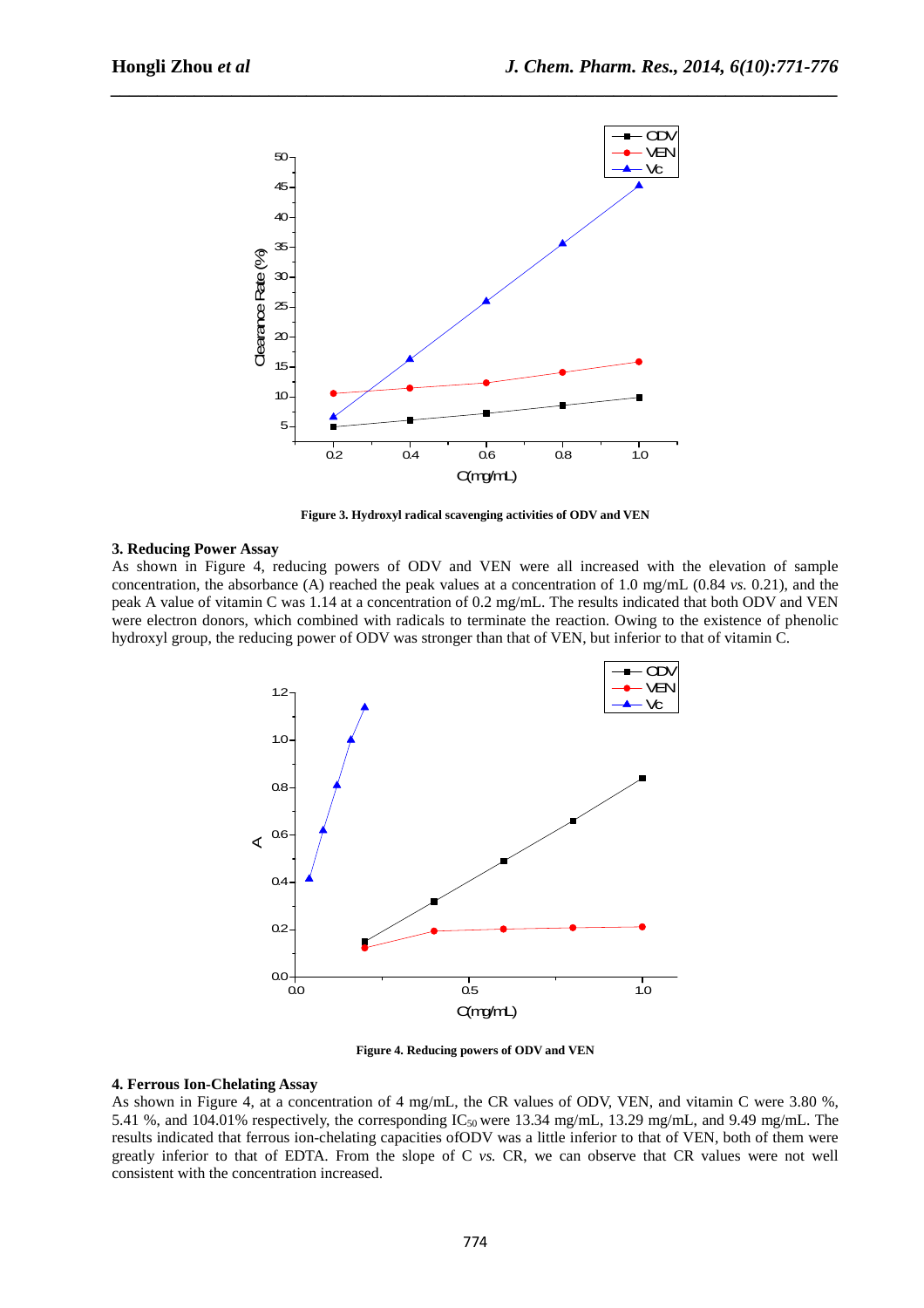

*\_\_\_\_\_\_\_\_\_\_\_\_\_\_\_\_\_\_\_\_\_\_\_\_\_\_\_\_\_\_\_\_\_\_\_\_\_\_\_\_\_\_\_\_\_\_\_\_\_\_\_\_\_\_\_\_\_\_\_\_\_\_\_\_\_\_\_\_\_\_\_\_\_\_\_\_\_\_*

**Figure 5. Ferrous ion-chelating capacities of ODV and VEN** 

#### **Acknowledgments**

This work was supported the Science and Technology Program of Jilin Institute of Chemical Technology (Grant No. 201350).

#### **CONCLUSION**

In present investigation, the in *vitro* antioxidant activities of venlafaxine (VEN) and *O*-desmethylvenlafaxine (ODV) were studied in four different antioxidant models. The results indicated that the phenolic hydroxyl group of ODV contributed to the antioxidant capacities in DPPH and reducing power models, where the in *vitro* antioxidant activities of ODV was better than that of VEN. Nevertheless, in hydroxyl radical and ferrous ion-chelating models, the antioxidant capacities of ODV was equal or somewhat inferior to that of VEN, which indicated that the phenolic hydroxyl contributed a little in these in *vitro* antioxidant models. Our present research may provide some proof for the further investigation of the antidepressant mechanism of ODV and VEN.

#### **REFERENCES**

[1] D Richards. *Clin. Psychol. Rev.*, **2011**, 31(7), 1117–1125.

[2] World Health Organization (WHO). Depression: A global public health concern, WHO: Geneva, Switzerland, 2012.

[3] JM Andrews; PT Ninan; CB Nemeroff. *Depression*,**1996**, 4(2), 48–56.

- [4] SN Makhija; PR Vavia. *J. Pharm. Biomed. Anal.*,**2002**, 28(6)*,* 1055–1059.
- [5] S Preskorn. *Eur. Psychiatry*,**1997**, 12Suppl 4, 285s–294s.
- [6] MA Gutierrez; GL Stimmel; JY Aiso. *Clin. Ther.*,**2003**, 25(8), 2138–2154.
- [7] VL Ellingrod; PJ Perry. *Am. J. Hosp. Pharm.*,**1994**, 51(24), 3033–3046.

[8] KJ Klamerus; K Maloney; RL Rudolph; SF Sisenwine; WJ Jusko; ST Chiang. *J. Clin. Pharmacol.*,**1992**, 32(8), 716–724.

[9] E Schweizer; RJ Thielen; A Frazer. *Expert Opin. Investig. Drugs*,**1997**, 6(1), 65–78.

[10] R Perry; M Cassagnol. *Clin. Ther.*,**2009**, 31, 1374–1404.

[11] EA Muth; JT Haskins; JA Moyer; GE Husbands; ST Nielsen; EB Sigg. *Biochem. Pharmacol.*,**1986**, 35(24), 4493–4497.

- [12] MV Rudorfer; WZ Potter. *CNS Drugs*,**1997**, 7(4), 273–312.
- [13] L Ereshefsky; D Dugan. *Depress. Anxiety*, **2000**, 12Suppl 1, 30–44.
- [14] J De Ruiter; PL Holston. *US Pharm.*, **2008**, 33(10), 30–44.

[15] HO Vargas; SO Nunes; MR de Castro; MM Vargas; DS Barbosa; CC Bortolasci; K Venugopal; S Dodd; M Berk. *Neurosci. Lett*., **2013**, 544, 136-140.

[16] A Sarandol; E Sarandol; SS Eker; S Erdinc; E Vatansever; S Kirli. *Hum. Psychopharmacol*., **2007**, 22(2), 67-73.